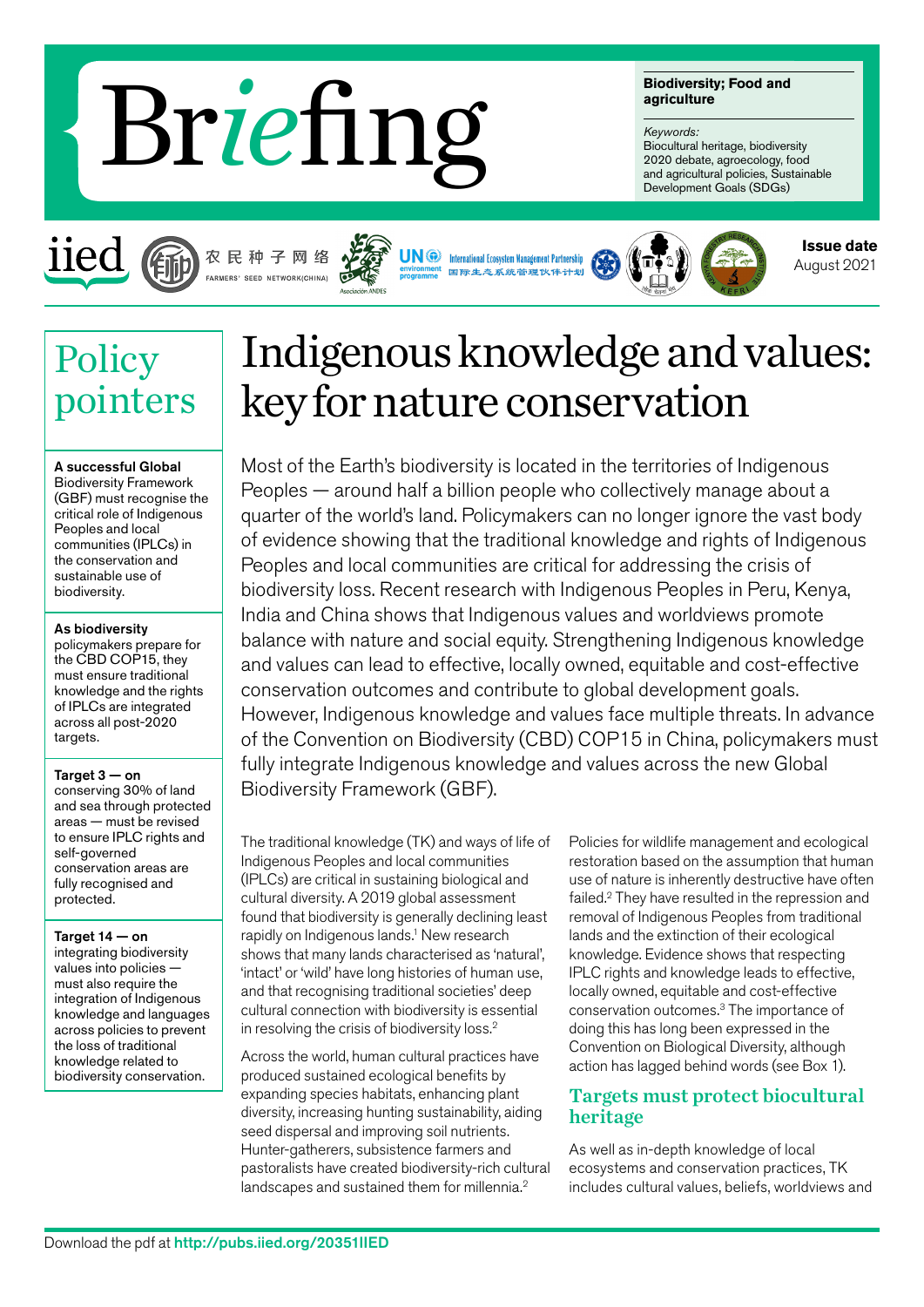customary laws relating to nature. These provide normative principles for conservation and sustainable development that can be

*Evidence shows that respecting local rights and knowledge leads to effective, locally owned, equitable and costeffective conservation outcomes*

strengthened for community-owned and -governed conservation initiatives.

Cultural values are also vital in maintaining TK for community livelihoods, food security, identity and wellbeing, and provide flexible frameworks for addressing new challenges and adapting to change. They can be used

to shape market linkages that strengthen rather than erode Indigenous culture and knowledge.

Research has shown that many Indigenous cultures emphasise core values of reciprocity, balance and solidarity with nature and in society,<sup>4</sup> seeking harmony between man, nature and the spiritual world.<sup>5</sup> It has also shown that Indigenous knowledge, biodiversity, landscapes, cultural and spiritual values, customary lawsand languages are inextricably linked, interdependent components of biocultural heritage.<sup>6</sup>

This briefing further explores Indigenous Peoples' cultural values, worldviews and wellbeing concepts and their role in biodiversity conservation and sustainable development in Peru, Kenya, India and China. These case studies<sup>7</sup> exemplify why, at COP15, policymakers must integrate TK across the post-2020 GBF targets.

## Andean Quechua values ensure a nature-based economy

The Quechua people of Lares (Peru's Urumbamba province) are descended from an ancient matriarchal society. Their identity comes

# Box 1. Existing recognition of traditional knowledge

The 1992 Convention on Biological Diversity (CBD) recognises the importance of TK for biodiversity conservation and sustainable use. It requires countries to take action to:

- "Respect, preserve and maintain knowledge, innovations and practices of Indigenous and local communities" (article 8j), and
- "Protect and encourage customary use of biological resources in accordance with traditional cultural practices" (article 10c).

But 30 years on, there has been little action on these issues. Global Biodiversity Outlook 5 showed that most countries failed to achieve Aichi Target 18 on traditional knowledge.<sup>9</sup> With more than 20 Indigenous languages lost each year, TK is rapidly declining worldwide.<sup>10</sup> Yet national policies rarely integrate TK due to colonial legacies and racism against Indigenous Peoples.<sup>3</sup>

from their connections with the mountains and belief in sacred *Pacha Mama* (Mother Earth). Traditional ecological knowledge is central to all productive and economic activities. Women dominate barter markets, the main form of economic exchange. The markets are vital for sustaining biodiversity and TK and ensuring nutritional balance through women's access to diverse foods from different altitudes.

Through Indigenous agro-ecological, ritualistic farming systems, the Chalakuy (Barter) Maize Park communities sustain very rich Andean agrobiodiversity, with about 90 maize and 400 potato varieties. They also protect rich Andean wildlife by guarding sacred mountains, lakes, forests and rivers. Agricultural activities are guided by wild plant and animal signs provided by male and female mountain gods (*Apus*), which play a role in community governance.

This strong relationship with the land has nurtured a holistic worldview where everything and everyone is related. Spiritual values, customary laws and institutions reinforce this connectedness. The Quechua worldview is encapsulated in the notion of the *Ayllu*, a traditional concept that seeks to balance the needs of three closely connected *Ayllus* or communities:

- People and domesticated crops and animals (*Runa Ayllu*)
- Wild species and spaces (*Sallqa Ayllu*)
- The sacred, including mountains, sacred sites, customary laws and ethics (*Auki Ayllu*)

Achieving holistic wellbeing (*Sumaq Kausay*) requires balance and reciprocity (*Ayni*) among these three *Ayllus*. The concept of *Sumaq Kausay*  thus enshrines the economic, environmental and social goals of sustainable development.

These pre-colonial concepts and values, along with values of solidarity and collectiveness. remain deep in the Andean mindset. They provide the basis for the successful, self-sustaining Potato Park biocultural heritage territory, which conserves exceptional agrobiodiversity and Andean wildlife.

## China's Naxi-Moso peoples protect forests and water sources

In Yunnan, south-west China, four Naxi-Moso communities settled along the Jinsha river over 1,000 years ago. Their worldviews, cultural values and identity are closely connected to nature, as per their saying, "Humans and nature are halfbrothers." Their traditional Dongba religion and spiritual connection to nature (sacred forests, mountains and water sources) provide values that guide their interaction with nature and with other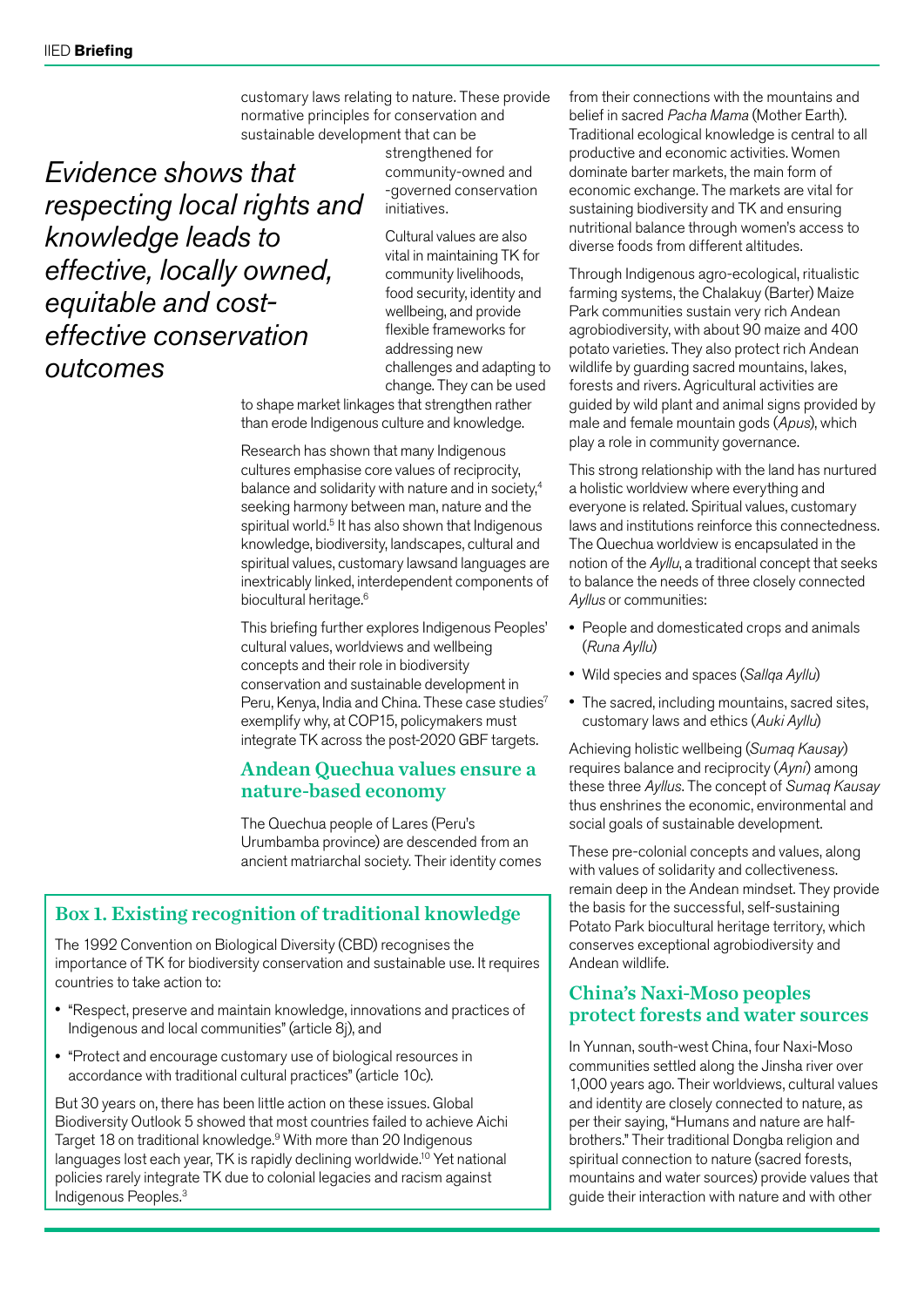communities. They are to respect every living being and interact with nature through customary laws promoting conservation and equity. Traditional regulations protect forests and water sources, ensure equitable water allocation and promote agrobiodiversity conservation.

Like the Andean *Ayllu* concept, the main aspects of the Naxi-Moso worldview are the spiritual world, ecosystems and human communities. Balance between the three is important for wellbeing and adapting to change. Traditionally, many natural resources like seeds, crops and trees are not regarded as commodities, but as gifts for sharing and reciprocity. Customary law still applies in all four villages — Stone Village, Wumu, Labo and Youmi. Customary water management has been critical for coping with recurrent spring droughts in the last decade.

#### Himalayan peoples live in harmony with nature

In India, the Lepcha and Limbu are the largest Indigenous groups in Lingsey and Lingseykha communities bordering Sikkim and Neora Valley National Park, in the Himalayan global biodiversity hotspot. Their worldview and belief systems are closely tied with the Khangchendzonga mountain range, worshipped and regarded by the Lepchas as their brother. The Lepchas, hunter-gatherers until about 200 years ago, have particularly extensive TK. Hence the saying, "A Lepcha will never die of hunger."

The Lepcha and Limbu practice shamanism, worshipping several nature-related deities including Mother Earth, and a female deity of seeds and ancestors. Their priests conduct rituals in sacred natural sites, such as mountains, forests, rivers and caves, and mediate the relationship between the human, natural and spiritual worlds (good and evil spirits). Nature is protected through sacred sites and customary laws that regulate when, how and how much of different plants and animals may be harvested. Lepcha and Limbu wisdom is based on 'wholeness', where human actions are accountable to the natural world, ancestors and spirits. They still practice many agricultural rituals, use natural signs (such as those of birds) to time farming activities, and sustain high levels of agrobiodiversity in kitchen gardens for cultural use.

Their core cultural values include ensuring balance and harmony with nature. Solidarity and reciprocity in society and with nature are expressed through seed sharing, tree planting, stocking rivers with fingerling fish and offering cereal crops such as traditional millets or rice to deities, birds, animals and fish. There are deepseated values of equity and resource sharing in

the communities, such as the practice of *Perma* for sharing farm labour.

### Kenya's Mijikenda people protect *Kaya* forests

The Bantu-speaking Mijikenda people settled in the 1600s on Kenya's coast in fortified hill villages, now sacred *Kaya* forests. Rabai sub-county (Kilifi county) forms part of a global biodiversity hotspot. Protecting *Kaya* forests is deeply entrenched in traditional Mijikenda culture. Rabai's *Kaya* Elders' Council protects the forests through a system of taboos and traditional rules that restrict access to specific areas and prohibit grazing and tree cutting. The elders pray and conduct rituals in *Kaya* forests. These values also apply outside the *Kayas*, where, for example, cutting of coconut trees is forbidden and agro-ecological practices are encouraged.

The *Kaya* elders' worldview and understanding of wellbeing is founded on the *Mudzini* concept, which emphasises the harmonious relationship between humans and nature. It recognises sacred elements and symbols representing spirits, wild plants, humans, and domesticated plants and animals, and their interactions within the landscape. This concept has guided their interaction with Mother Nature for generations. *Kaya* elders believe the elements of the *Mudzini* concept should be balanced to promote holistic wellbeing and sustainable development in the Rabai community.

Mijikenda cultural values include reciprocity (*Kufaana*) and equilibrium (*Soyosoyo*) between people and nature, solidarity (*Umwenga*) among people with a common interest, and collectiveness (*Kushirikiana*) among community members. These values support sustainable natural resource management, social cohesion and preservation of TK and practices. Traditionally, ancestral land is considered sacred and cannot be sold to outsiders.

### Ensuring food security and resilience to shocks

In all the communities studied, cultural values underpin the conservation of traditional crops and wild foods for subsistence and cultural practices. This contributes to SDG Goal 2 (Zero Hunger) by maintaining genetic diversity, nutritious diets and resilient, sustainable production practices. For example, in Rabai, cultivating diverse traditional crops that tolerate drought, pests and disease has ensured substantial yields despite climate change.

In all four cases, biocultural systems also played a key role in ensuring food security despite COVID-19 lockdowns. The Potato Park and Chalakuy Park communities responded to the pandemic by reinforcing local values of solidarity,